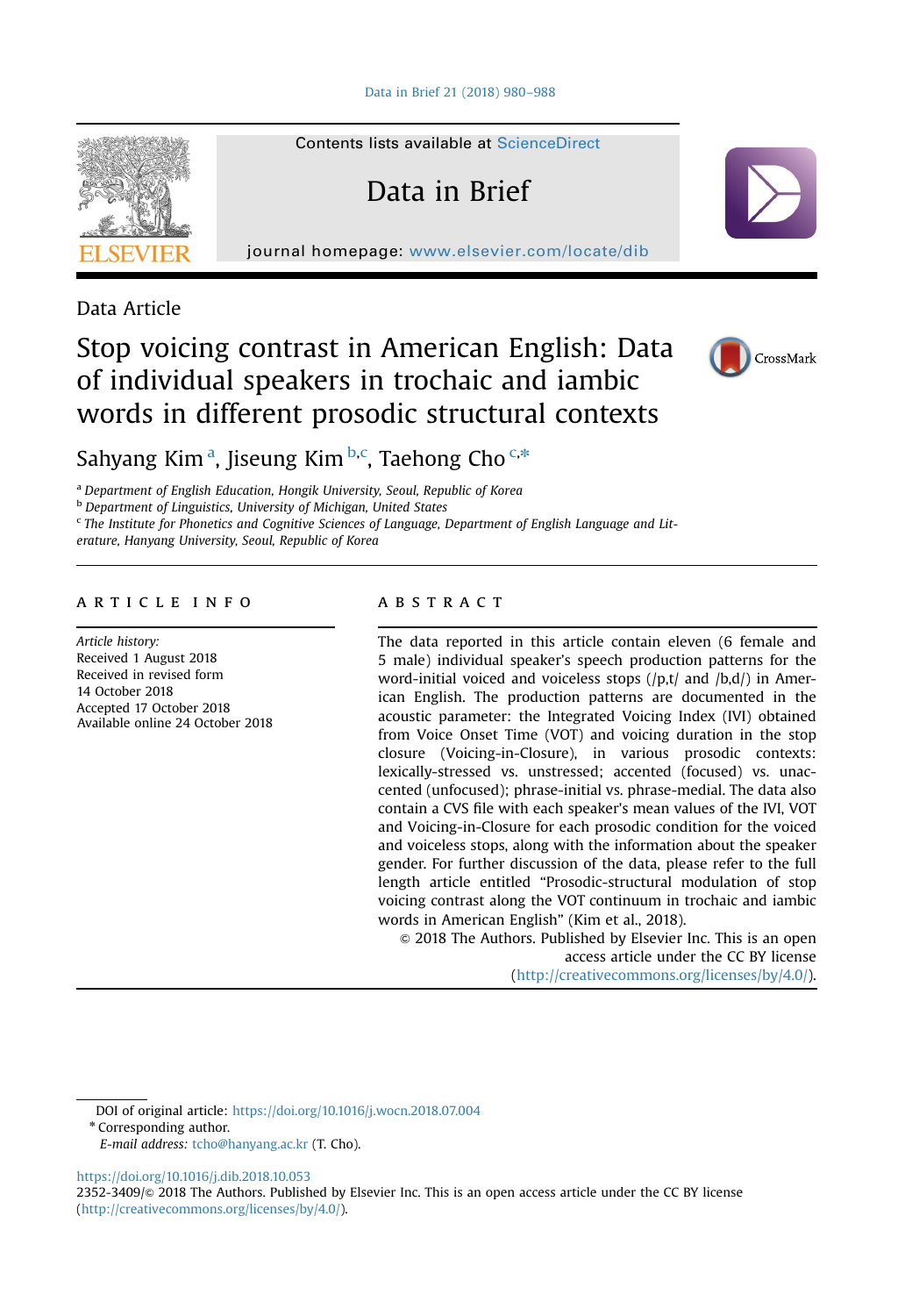## Specifications table

| Subject area                | Linguistics                                                                                                                                                                                                                                                                                                                                |
|-----------------------------|--------------------------------------------------------------------------------------------------------------------------------------------------------------------------------------------------------------------------------------------------------------------------------------------------------------------------------------------|
| More specific subject area  | <b>Phonetics</b>                                                                                                                                                                                                                                                                                                                           |
| Type of data                | Table, figure, spreadsheet                                                                                                                                                                                                                                                                                                                 |
| How data was acquired       | Acoustic measurements based on speech recorded in a laboratory<br>setting                                                                                                                                                                                                                                                                  |
| Data format                 | Tables, figures, CVS file                                                                                                                                                                                                                                                                                                                  |
| <b>Experimental factors</b> | Three main experimental factors were included such as stop voicing<br>(voiced vs. voiceless stops), stress (stressed vs. unstressed conditions in<br>trochaic vs. iambic words), accent (the presence vs. absence of focus-<br>induced pitch accent), and prosodic boundary (the presence vs. absence<br>of Intonational Phrase boundary). |
| Experimental features       | Preparation of the data involved acquisition of acoustic data and<br>analyses of voicing reflected in Voice Onset Time and other voicing<br>metrics.                                                                                                                                                                                       |
| Data source location        | Hanyang University, Seoul, Korea                                                                                                                                                                                                                                                                                                           |
| Data accessibility          | Data within the article                                                                                                                                                                                                                                                                                                                    |
| Related research article    | S. Kim, J. Kim, T. Cho, Prosodic-structural modulation of stop voicing<br>contrast along the VOT continuum in trochaic and iambic words in<br>American English, Journal of Phonetics 71 (2018) 65–80.                                                                                                                                      |

## Value of the data

- The data illustrate eleven individual American English speaker's speech patterns for the voiced and voiceless stops in various prosodic contexts, which can be used to understand speaker variation in the phonetic implementation of the phonological stop voicing contrast.
- The data can be used to examine the gender-related difference (six female, five male) in the production of the voiced vs. voiceless stops in American English.
- The attached CVS file contains individual speaker's mean values for each condition, which can be used to run additional statistical analyses.
- The data with respect to individual speaker's production of the voiced and voiceless stops in various prosodic contexts will inform further studies of individual speech variation under the rubric of the phonetics-prosody interface.
- The data will foster further research on cross-linguistic aspects of speech production in reference to higher-order linguistic structures as exemplified in Cho et al. [\[2\].](#page-8-0)

## 1. Data

The data presented in this article illustrate eleven American English speaker's individual patterns of the acoustic phonetic realization of the voiced and voiceless stop consonants  $(|p|-|b|; |t|-|d|)$  in various prosodic contexts, which is related to Kim et al. [\[1\]](#page-8-0).

## 1.1. Initial stops in the trochaic words: in the stressed condition

[Fig. 1](#page-2-0) illustrates how the eleven individual speakers of American English produced voiceless vs. voiced stops in the initial stressed syllables in trochaic words. This provides the information of how the phonological voicing contrast in the stressed initial syllable is phonetically implemented along the phonetic voicing dimension: the IVI, the Integrated Voicing Index which was obtained from VOT and Voicing-in-Closure [\(Fig. 1a](#page-2-0)) (see below for more information about the IVI). [Fig. 1](#page-2-0) also illustrates how the individual speakers produced the stops (the voiceless and voiced stops combined) in various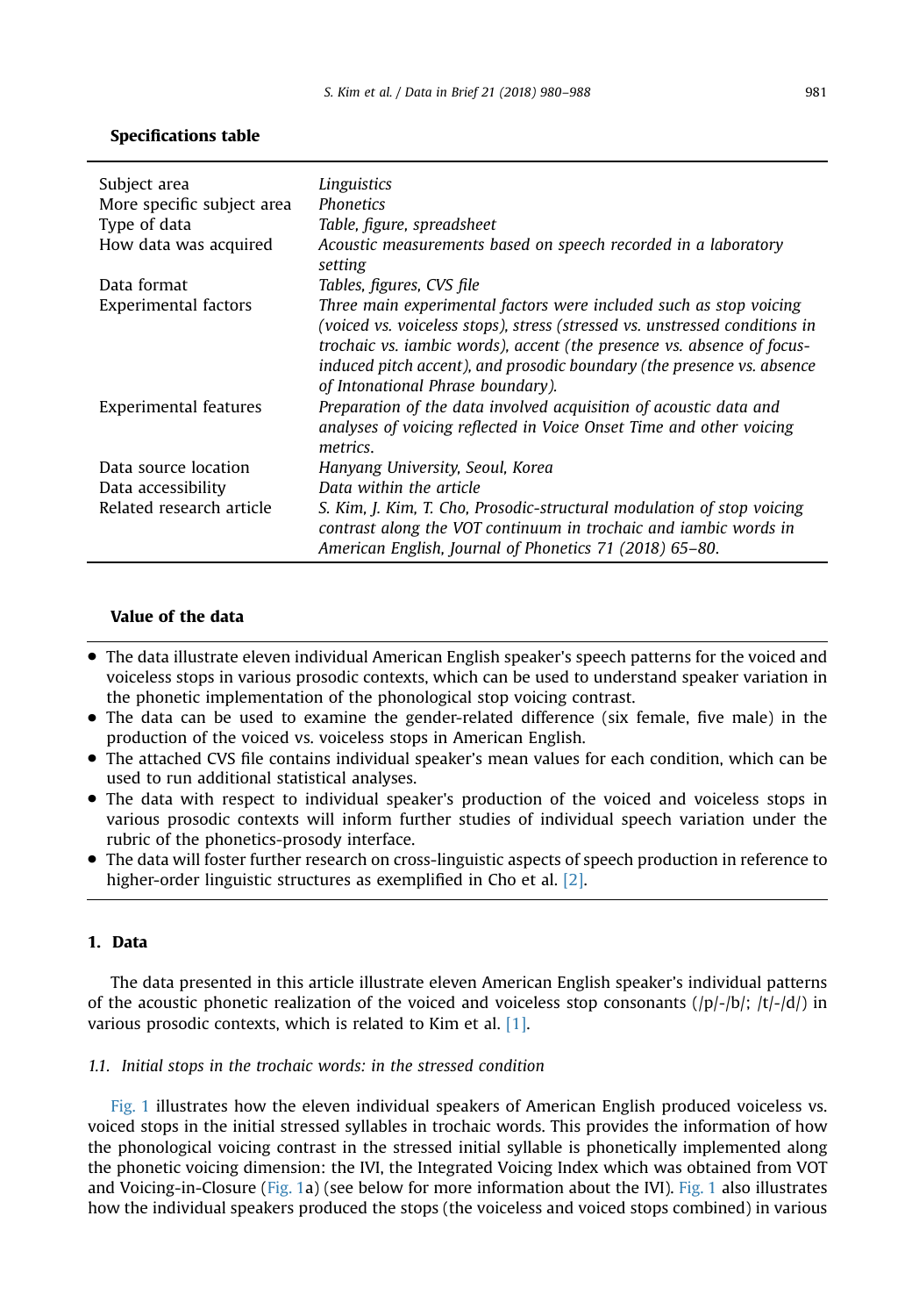<span id="page-2-0"></span>

Fig. 1. Boxplots for the distribution of the Integrated Voicing Index (IVI) for the initial stops in the stressed syllable across 11 speakers: (a) the difference in the IVI between the voiced and voiceless stops; (b) the difference in the IVI between the IP-initial and IP-medial positions; and (c) the difference in the IVI between the accented (focused) and unaccented (unforced) conditions. The IVI was defined as a combined sum of VOT (as a positive value) and Voicing-in-Closure (as a negative value).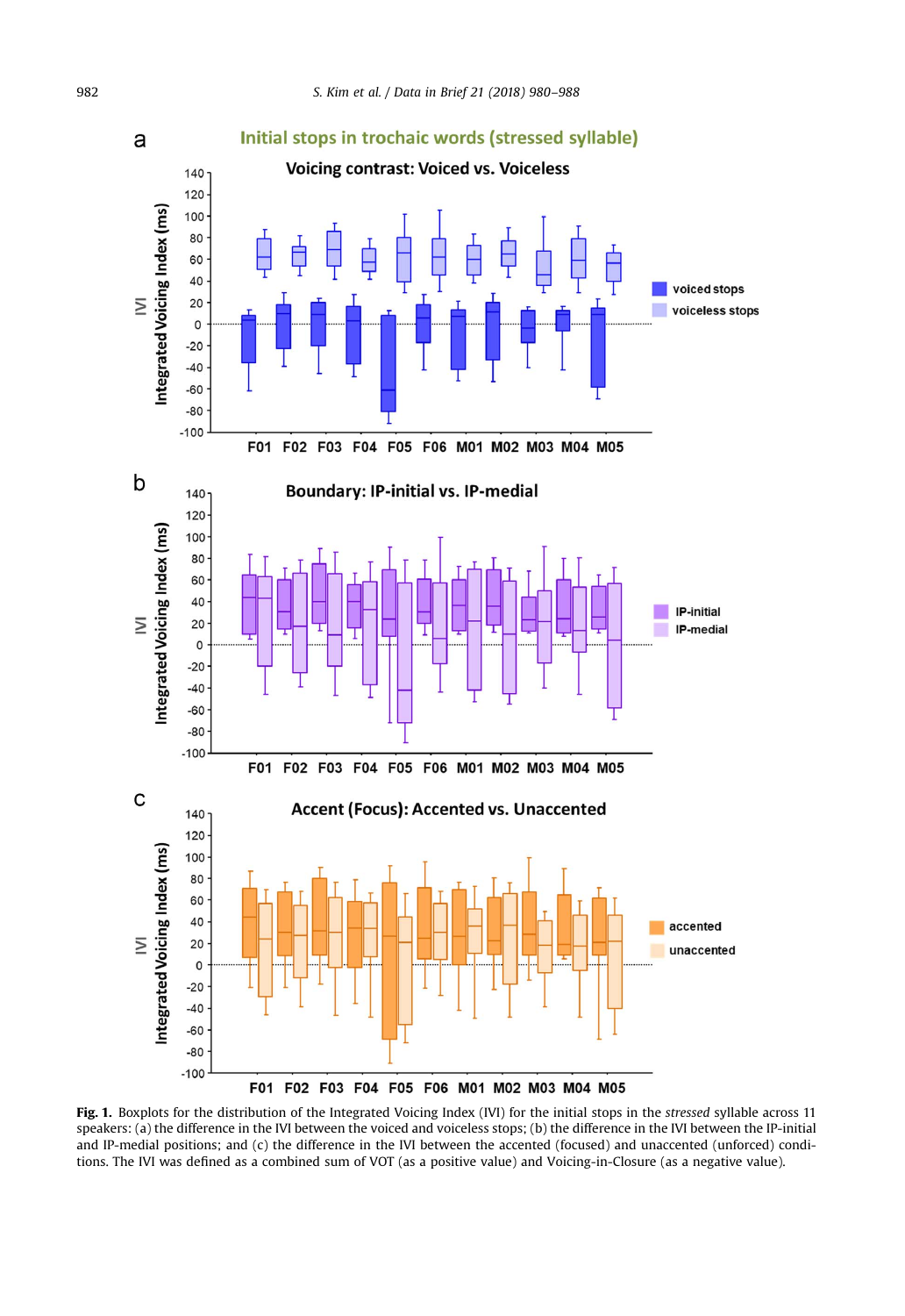Fig. 2 illustrates how individual speakers produced the voiceless vs. voiced stops (i.e., the voicing contrast) as a function of two prosodic factors: Boundary (IP-initial vs. IP-medial) (Fig. 2a) and Prominence (accented vs. unaccented) (Fig. 2b).

## Initial stops in trochaic words (stressed syllable)

a



Initial stop voicing contrast in IP-initial vs. IP-medial conditions

Fig. 2. Boxplots for the distribution of the Integrated Voicing Index (IVI) of the initial stop voicing contrast (the voiceless vs. voiced stops) in the stressed syllable across 11 speakers as a function of (a) the boundary conditions (IP-initial vs. IP-medial) and (b) the prominence conditions (accented/focused vs. unaccented/unfocused). The IVI was defined as a combined sum of VOT (as a positive value) and Voicing-in-Closure (as a negative value).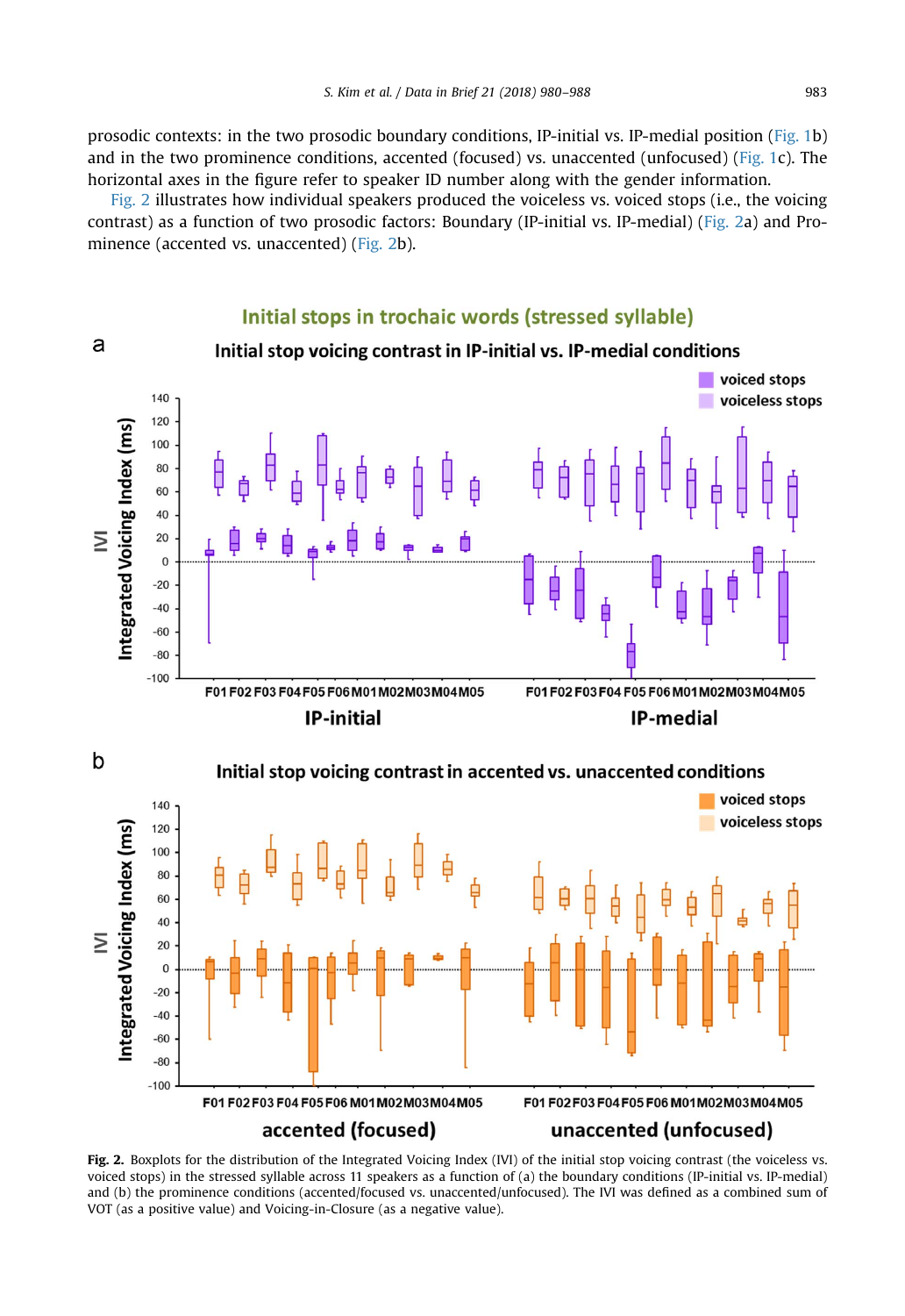## 1.2. Initial stops in the iambic words: in the unstressed condition

[Fig. 3](#page-5-0) illustrates how the eleven individual speakers produced the voiceless vs. voiced stops in the initial unstressed syllables in iambic words in American English. This provides the information of how the phonological voicing contrast in the unstressed initial syllable is phonetically implemented along the phonetic voicing dimension: IVI, the Integrated Voicing Index ([Fig. 3](#page-5-0)a). [Fig. 3](#page-5-0) also illustrates how the individual speakers produced the stops (the voiceless and voiced stops combined) in various prosodic contexts: in the two prosodic boundary conditions, IP-initial vs. IP-medial position [\(Fig. 3](#page-5-0)b) and in the two prominence conditions, accented (focused) vs. unaccented (unfocused) [\(Fig. 3c](#page-5-0)). The horizontal axes in the figure refer to speaker ID number along with the gender information.

[Fig. 4](#page-6-0) illustrates how the individual speakers produced the voiceless vs. voiced stops (i.e., the voicing contrast) as a function of two prosodic factors: Boundary (IP-initial vs. IP-medial) ([Fig. 4a](#page-6-0)) and Prominence (accented vs. unaccented) ([Fig. 4](#page-6-0)b).

#### 1.3. Individual speakers' mean values for each condition

The CVS file attached to this article contains mean values of the IVI, VOT, and Voicing-in-Closure. The organization of the file in terms of experimental factors is illustrated in [Table 1.](#page-7-0) As shown in the table, each speaker is labeled with 'F' (female) or 'M' (male), and four experimental factors: Stress (stressed vs. unstressed), Boundary (IP-initial vs. IP-medial), Accent (accented/focused vs. unaccented/ unfocused), Voicing (voiced vs. voiceless). This file can be used for carrying out further analyses of the data, and compared to previous data on the talker-specific realization of VOT (e.g.,  $[6]$ ; cf. [\[7\]\)](#page-8-0).

### 2. Experimental design, materials and methods

## 2.1. Participants

Six female and five male American English speakers in their 20s and early 30s were paid to participate in the acoustic recording (See  $[1]$  for more information about the speakers).

## 2.2. Speech materials for acoustic recordings

As shown in [Table 2](#page-7-0), eight words were used as test words. Half of the words were stress-initial words (trochaic) and the other half were stress-final (iambic), so that the first syllables were stressed vs. unstressed (See [\[1\]](#page-8-0) for more information about the speech materials).

The test words were produced in carrier sentences in four critical conditions as exemplified in [Table 2.](#page-7-0) Each carrier sentence consisted of a background sentence followed by the target-bearing test sentence. The first sentence helped the speaker to produce the target-bearing sentence with intended prosodic conditions. In [Table 3](#page-7-0)a and c, the test word (bánner) in the second sentence is contrastive with a corresponding word (e.g., *pánel*) in the first sentence. The contrastive focus was meant to induce the speaker to place a nuclear pitch accent on the test word in the accented condition. For the unaccented condition as in [Table 3b](#page-7-0) and d, a contrastive focus fell elsewhere in the sentence, so that the test word became unaccented. As for the boundary conditions, to induce an Intonational Phrase (IP) boundary before the test word (IP-initial condition), the test word was aligned with a major syntactic boundary between a subordinate clause and a main clause as in [Table 3](#page-7-0)a and b (e.g., But after JOHN says 'banana', 'BANNER again' will be the next phrase to say.).To induce a Word boundary before the test word (IP-medial condition), the two-word sequence formed part of a single object noun phrase within the same syntactic phrase, as in [Table 3](#page-7-0)c and d (e.g., To say "banana banner again" with me…).

The recordings took place in a sound-attenuated booth at the Hanyang Phonetics and Psycholinguistics Lab at a sampling rate of 44 kHz using a SHURE KSM 44 condender microphone and a Tascam HD-P2 digital recorder. Sentences were presented on a computer screen in a randomized order and repeated four times across four blocks. Speakers were introduced to read the carrier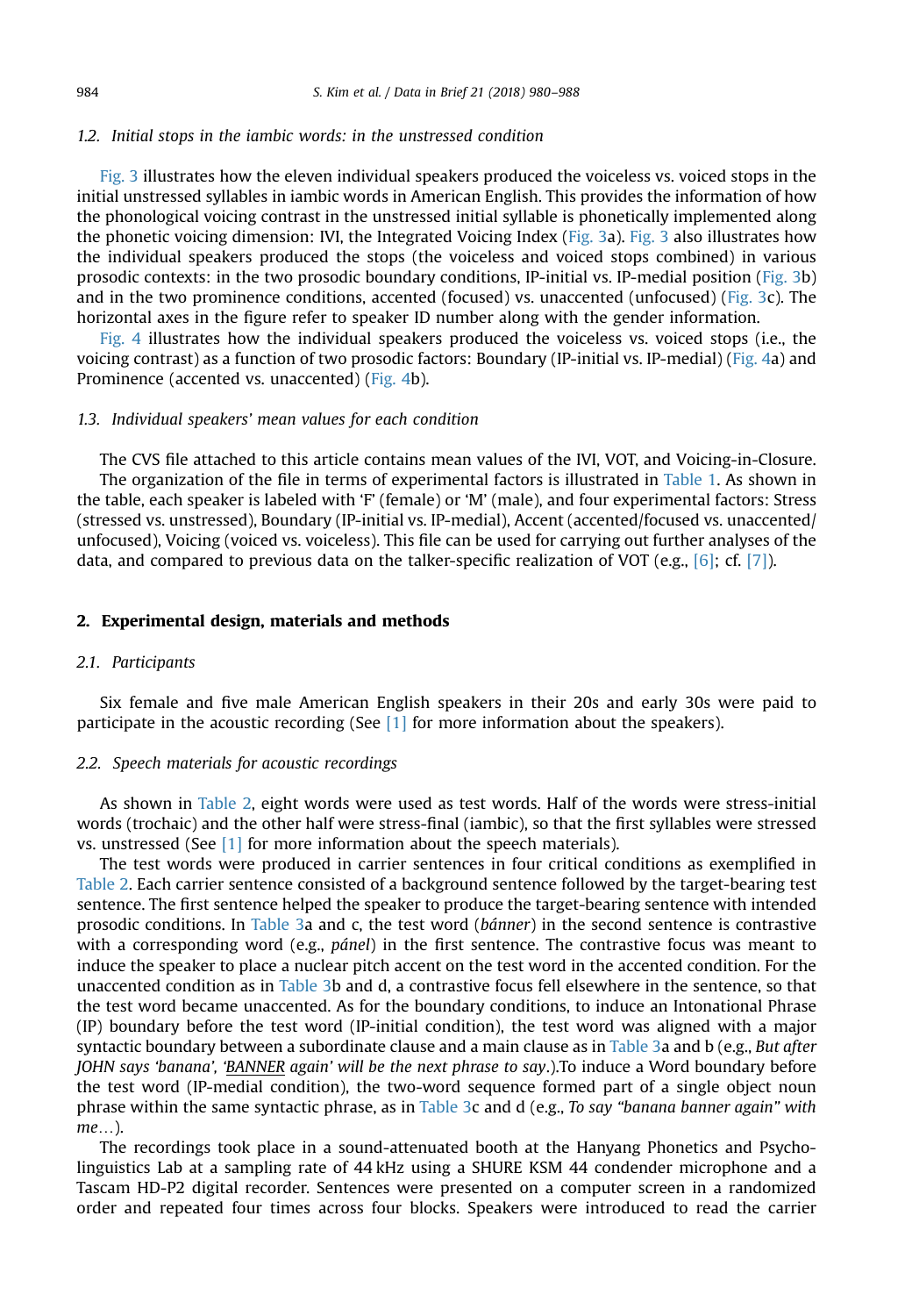<span id="page-5-0"></span>

## Initial stops in iambic words (unstressed syllable)

Fig. 3. Boxplots for the distribution of the Integrated Voicing Index for the initial stops in the unstressed syllable across 11 speakers: (a) the difference in the IVI between the voiced and voiceless stops; (b) the difference in the IVI between the IP-initial and IP-medial positions; and (c) the difference in the IVI between the accented (focused) and unaccented (unforced) conditions. The IVI was defined as a combined sum of VOT (as a positive value) and Voicing-in-Closure (as a negative value).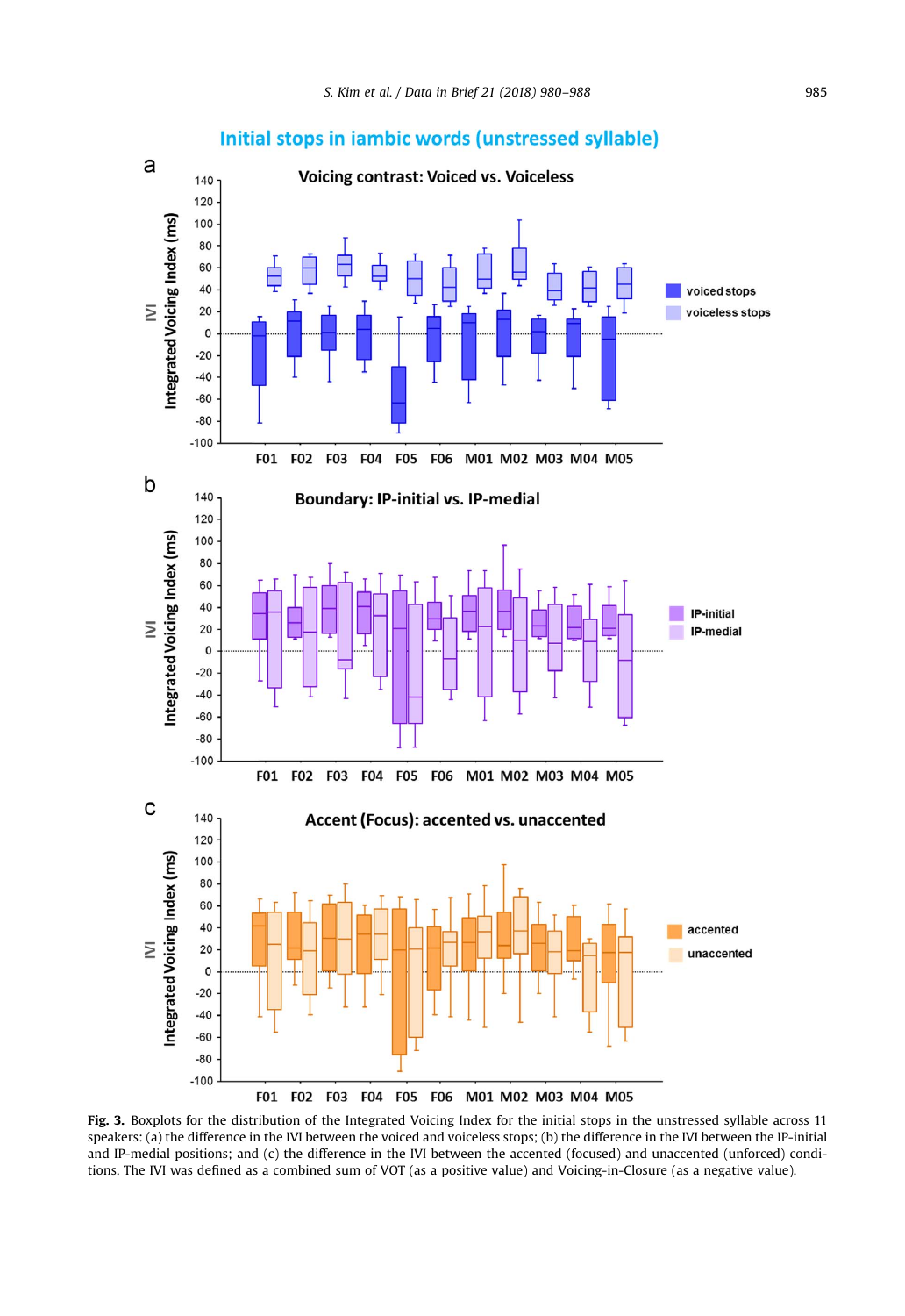## Initial stops in iambic words (unstressed syllable)

<span id="page-6-0"></span>

Fig. 4. Boxplots for the distribution of the Integrated Voicing Index (IVI) of the initial stop voicing contrast (the voiceless vs. voiced stops) in the unstressed syllable across 11 speakers as a function of (a) the boundary conditions (IP-initial vs. IP-medial) and (b) the prominence conditions (accented/focused vs. unaccented/unfocused). The IVI was defined as a combined sum of VOT (as a positive value) and Voicing-in-Closure (as a negative value).

sentences aloud with the meaning contrast in mind. At the time of recording, when the experimenter, a trained prosody transcriber, noticed any production error, she asked the speaker to read the sentence a few more times to obtain as natural utterances as possible. The recording session ran for about 60 min with two 5 min breaks. A total of 1408 tokens were obtained: 2 boundary conditions (IP-initial, IP-medial)  $\times$  2 accent conditions (accented, unaccented)  $\times$  8 target words  $\times$  4 repetitions  $\times$  11 speakers. Two trained phoneticians crosschecked the recorded data in terms of prosodic conditions. When the cross-checkers disagreed on any intended prosodic condition in a target-bearing sentence,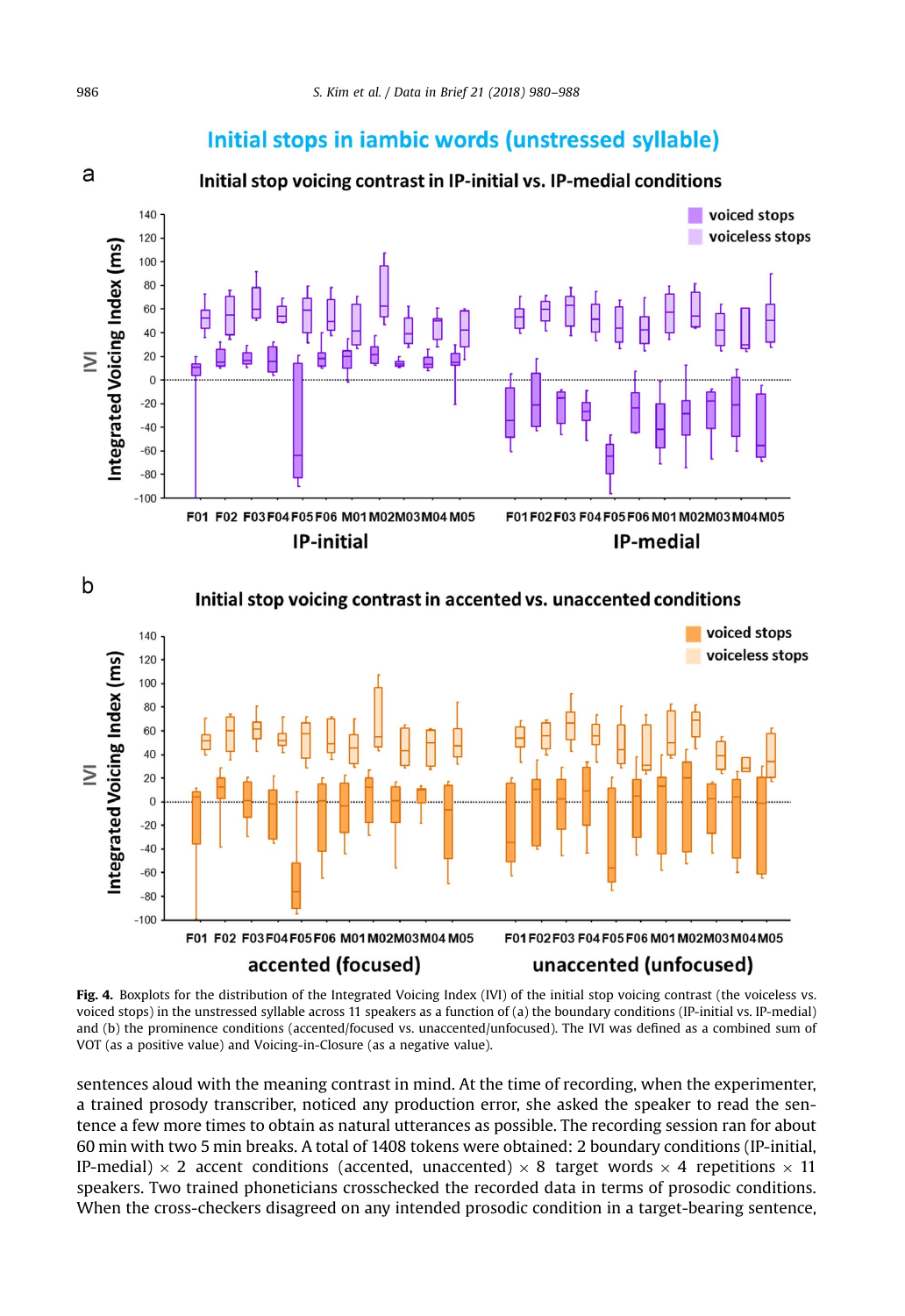<span id="page-7-0"></span>Table 1

Part of the CVS file that illustrates the organization of the file with respect to experimental conditions. The file contains the mean value of each condition for IVI, VOT and Voicing-in-Closure.

| Speaker<br>ID   | Stress                 | Boundary Accent |                    | Voicing          | Mean IVI<br>(ms) | Mean VOT<br>(ms) | Mean Voicing-in-Clo-<br>sure $(ms)$ |
|-----------------|------------------------|-----------------|--------------------|------------------|------------------|------------------|-------------------------------------|
| F <sub>01</sub> | Stressed               | IP-initial      | Accented (focused) | Voiced           | $-12.4$          | 7.4              | 19.8                                |
|                 | (trochaic)             |                 |                    | Voiceless        | 78.3             | 78.3             | 0.0                                 |
|                 |                        |                 | Unaccented         | Voiced           | 11.7             | 11.7             | 0.0                                 |
|                 |                        |                 | (unfocused)        | Voiceless        | 71.5             | 71.5             | 0.0                                 |
|                 |                        | IP-medial       | accented (focused) | Voiced           | $-2.8$           | 8.6              | 11.4                                |
|                 |                        |                 |                    | <b>Voiceless</b> | 82.0             | 82.0             | 3.6                                 |
|                 |                        |                 | Unaccented         | Voiced           | $-30.3$          | 4.7              | 34.9                                |
|                 |                        |                 | (unfocused)        | Voiceless        | 59.5             | 59.5             | 6.5                                 |
|                 | Unstressed<br>(iambic) | IP-initial      | Accented (focused) | Voiced           | $-22.4$          | 6.3              | 28.6                                |
|                 |                        |                 |                    | <b>Voiceless</b> | 48.8             | 48.8             | 0.0                                 |
|                 |                        |                 | Unaccented         | Voiced           | 17.4             | 17.4             | 0.0                                 |
|                 |                        |                 | (unfocused)        | Voiceless        | 60.2             | 60.2             | 0.0                                 |
|                 |                        | IP-medial       | Accented (focused) | Voiced           | $-13.9$          | 8.4              | 22.3                                |
|                 |                        |                 |                    | Voiceless        | 56.3             | 56.3             | 5.0                                 |
|                 |                        |                 | Unaccented         | Voiced           | $-47.1$          | 0.0              | 47.1                                |
|                 |                        |                 | (unfocused)        | Voiceless        | 46.3             | 46.3             | 7.4                                 |

## Table 2

List of target words.

|                                   | Initial stop: voiceless | Initial stop: voiced |
|-----------------------------------|-------------------------|----------------------|
| Trochaic words (stressed initial) | pánel, tánner           | bánner. Dániel       |
| Lambic words (unstressed initial) | panáche, Teníse         | banál. Deníse        |

#### Table 3

The test word banner produced in carrier sentences in four critical conditions: two boundary conditions (IP-initial, IP-medial) x two accent conditions (accented, unaccented). The accented words are marked in bold, and the test word is underlined.

| a. IP-initial, Accented (where $\#$ '=IP boundary)                                           |
|----------------------------------------------------------------------------------------------|
| After I say 'banana,' 'PANEL again' will be the next phrase to say.                          |
| But after JOHN says 'banana,'# 'BANNER again' will be the next phrase to say.                |
| b. IP-initial, Unaccented (where $\dot{H} = IP$ boundary)                                    |
| After I say 'banana,' 'banner again' will be the <b>NEXT</b> phrase to say.                  |
| But after <b>JOHN</b> says 'banana,'# 'banner again' will be the <b>FINAL</b> phrase to say. |
| c. IP-medial, Accented (where $\#$ '=Word boundary in phrase-medial                          |
| position)                                                                                    |
| To say 'banana <b>PANEL</b> again' with me is going to be difficult.                         |
| But to say 'banana#BANNER again' with me is going to be easy.                                |
| d. IP-medial, Unaccented (where $\#$ = Word boundary in phrase-medial                        |
| position)                                                                                    |
| To say 'banana banner again' with <b>JOHN</b> is going to be difficult.                      |
| But to say 'banana#banner again' with <b>ME</b> is going to be easy.                         |

that token was excluded from further analyses. This crosschecking procedure excluded 358 tokens, leaving 1050 tokens for the data analyses.

## 2.3. Measurements

The following acoustic duration measures were taken from the initial syllable of each target word, using Praat [\[3\]](#page-8-0).